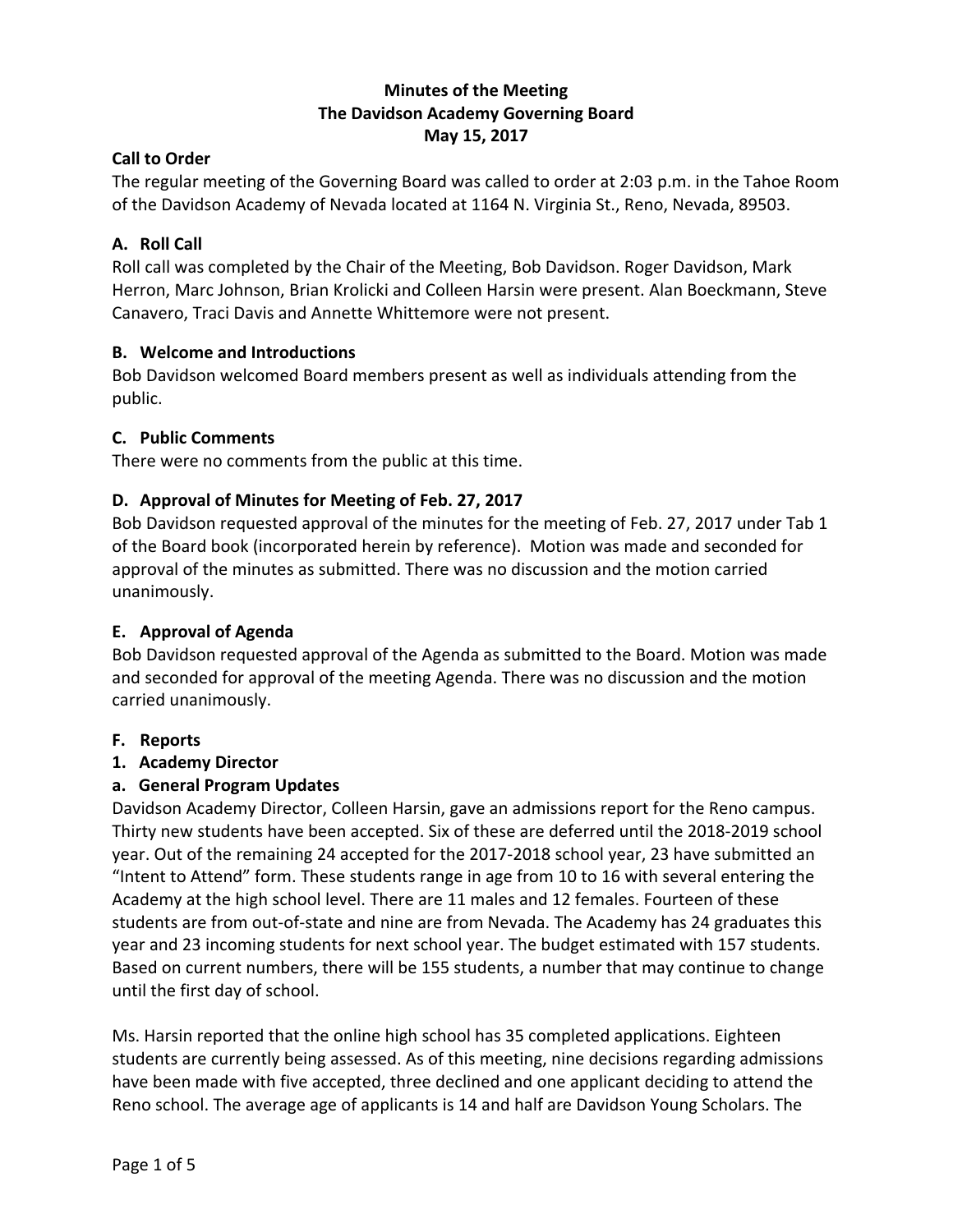Online High School tuition rate is \$15,000 per year, with financial aid available, and it is free to Nevadans.

Online middle school courses are provided through the Davidson Institute, exclusively for Davidson Young Scholars, with 62 applicants and 39 accepted for next year. Students taking these middle school courses help test the online technology and materials.

Ms. Harsin reported that the Academy's annual Extravaganza fundraising event, which occurred on Feb. 18, 2017, had proceeds of \$35,000, all of which are dedicated to the Academy's Educational Opportunities Fund which is heavily utilized each year to pay for Academy students enrollment in University of Nevada, Reno courses.

Ms. Harsin reported that year-end surveys have been distributed to both students and parents. As of today, 43 percent of students and 24 percent of parents have submitted responses. Email reminders will be sent during the next few weeks to increase the number of responses.

Ms. Harsin referred to Tab 2 (incorporated herein by reference) with the Academy's summary overview report that is due every other year according to NRS 388C.120(5). This year's report was sent to the following: Steve Canavero, Superintendent of Public Instruction for the State of Nevada; Dr. Marc Johnson, President of the University of Nevada, Reno; Elaine Wynn, President of the State Board of Education; and Rick Combs, Director of the Legislative Counsel Bureau.

Ms. Harsin referred to Tab 3 (incorporated herein by reference) with the U.S. Department of Education Civil Rights Data Collection report. This report includes much of the same data collected by the state shown in different aggregations and charts.

Ms. Harsin referred to Tab 4 (incorporated herein by reference) with the Nevada Department of Education Pupil Enrollment and Attendance Audit for the 2016-2017 School Year – University School Field Report. Ms. Harsin noted that there were 159 students when school began last August and 157 at the close of school this May.

Also in Tab 4 (incorporated herein by reference), Ms. Harsin presented the letter signed by Nevada's Superintendent of Public Instruction Steve Canavero approving the Academy's proposed school calendar for 2017-2018.

Ms. Harsin referred to Tab 5 (incorporated herein by reference) with the AdvancED Progress Report, which is a midway report between accreditation visits in the spring of 2015 and the spring of 2019. A focus of this report is to better document the Academy's professional development, including creating more of these opportunities by sharing tips and information among members of the team. For continuous improvement, this report addresses professional development goals linked to stronger outcomes.

Ms. Harsin referred Board Members to Tab 6 of the Board book (incorporated herein by reference) for student highlights, including: Student council officers for next school year are President Nikolai Oh, Vice President Aiden Choi, Secretary Ellie Huh, Treasurer Pranit Nanda and Spirit Commissioner Zane Williams; National Young Arts Foundation awardees Ming Li Wu and Paul Novak; Regeneron Science Talent Search recognition of student Dhruv Rohatgi and Instructor Brett Guisti with a \$2,000 award to the Academy that will pay for additional science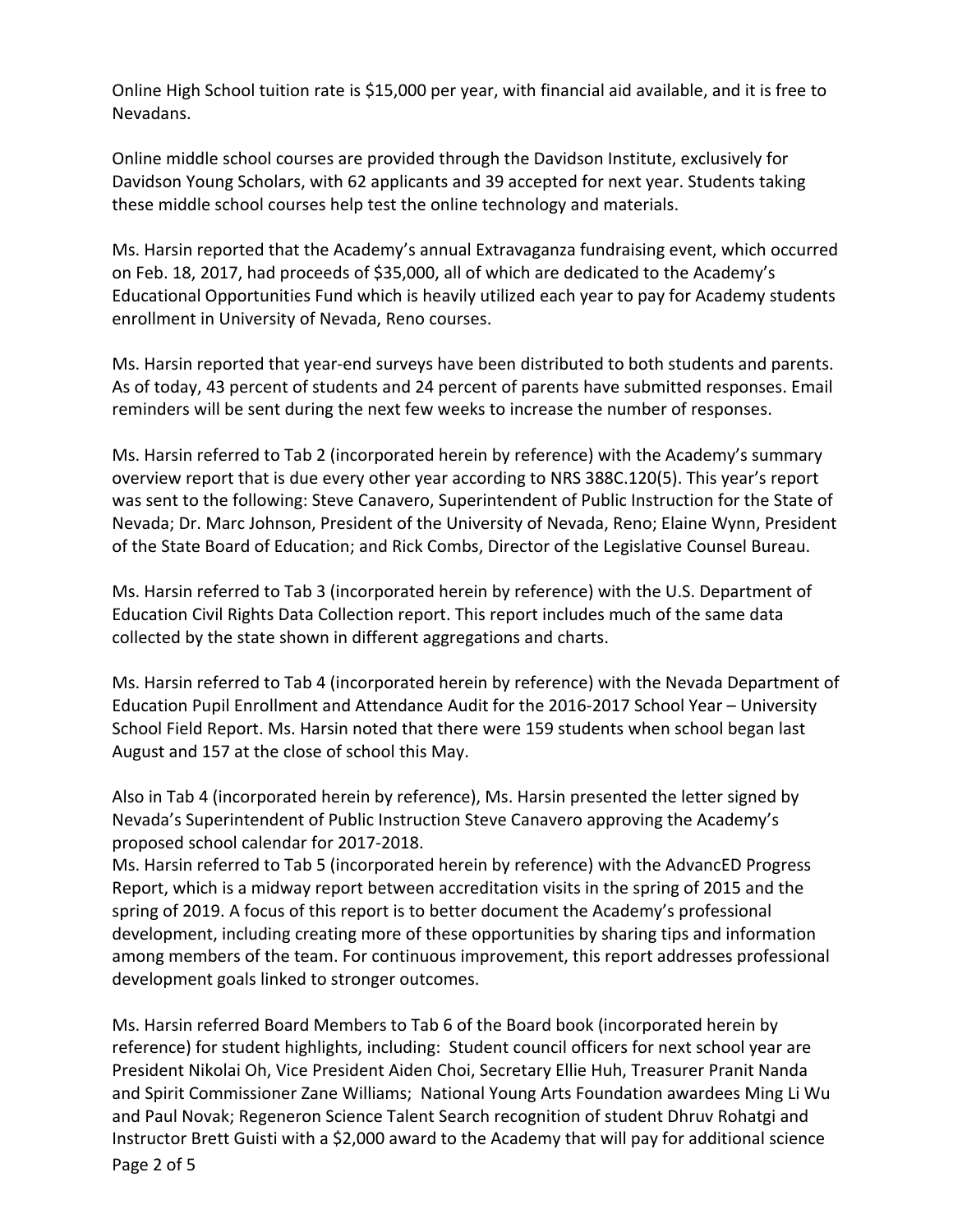equipment; Silver State Fair Housing Council Post Contest certificate for Annabelle Choi; Harvard Prize Book recipients Oliver Leitner, Sarah McHarg and Pranit Nanda along with "New Admit" Ming Li Wu; and three Academy students, Melinda Harkness, Courtney Shinagawa, and Lauren Brilliant, being recognized at the Women in STEM Achievement Banquet. More student highlights to share include: Hayley Haas who is graduating this year and received a DECA emerging leader award; the Academy's MathCounts team placed second at the state competition in March with two students, Derek Chien and Sophie Liu, advancing to the national competition; Christoph Kemmelmeier is in the all-state band and Melissa Bak, Emhyr Subramanian and Alex Peng are in the all-state orchestra; and swimmers Nathan McAlister and Julia Nai are competing in the state championship next week.

### **b. College Planning Updates**

Ms. Harsin directed Board Members to the Tab 7 of the Board book (incorporated herein by reference) which includes U.S. Presidential Scholars and National Merit updates. U.S. Presidential Scholar semi-finalists are Melissa Bak, Ian Oh and Ming Li Wu. Typically, there is one male student and one female student named per state, along with some additional categories. For Nevada, two Academy students, Melissa Bak and Ian Oh, are the finalists. The National Merit letter includes 22 Academy students who are semi-finalists in the class of 2018. The PALS News Bulletin pictures two of the graduating seniors, Melissa Bak and Ming Li Wu, who have been Peer Advising Liaison leader since the inception of the program in 2014. National Merit scholarships of, \$2,500 have been awarded to four graduating Academy students, Shashank Addagarla, Hannah Huh, Dhruv Rohatgi and Ming Li Wu. Two Academy students who are also National Merit finalists, Michael Bogert and Breanna Kjoll, were recognized at the University of Nevada, Reno signing ceremony last week. Two other graduating Academy students who are also National Merit finalists, Anna Hayes and Matthew Oakley, will be attending the University of Oklahoma.

Ms. Harsin directed Board Members to the Tab 8 of the Board book (incorporated herein by reference) highlighting the Class of 2017 and where they have chosen to attend college. A comprehensive list of all the colleges where they were accepted was also provided and a copy this year's graduation ceremony invitation.

## **2. Media and Outreach**

Julie Dudley referred Board members to the Media and Outreach report in the front pocket of the Board book (incorporated herein by reference) which included: a summary of recent media clips; the Class of 2017 graduation press release; eNewsletter subscription numbers; social media links; and conference updates. Many members of the Academy Online High School team will be attending the BlackBoard World conference for professional development purposes and two of the online team members will be presenting a session at the conference.

#### **G. Correspondence**

There was no correspondence received by the Board for this meeting.

#### **H. Public Comments**

There were no comments from the public at this time.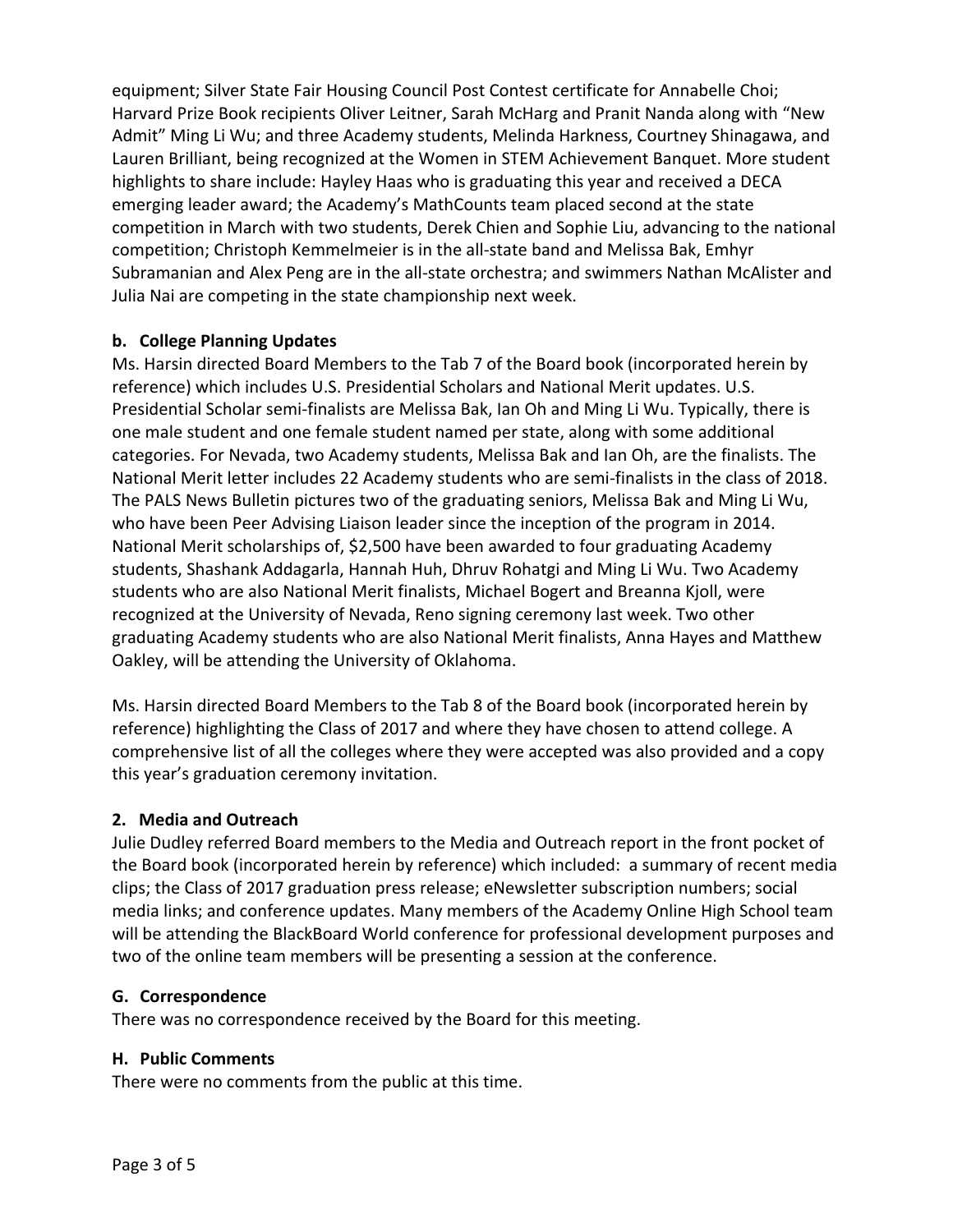#### **I. General Business**

Mark Herron, Vice President of the Governing Board, introduced three action items for the Board: the revised budget for the current fiscal year 2016-2017; the budget for the upcoming fiscal year 2017-2018; and the appointment of the auditors for the fiscal year ending this June.

Mr. Herron referred to Tab 9 (incorporated herein by reference) with the revised budget for the 2016-2017 fiscal year. The state requires the Academy to submit a revised budget each year. In past years, the budget has been revised in the fall, but that was not done this year. Therefore, the operating budget for the current fiscal year was the one approved last May by the Governing Board. The revised budget includes \$25,000 in additional Distributed Student Account (DSA) revenue due to 2 ¼ more students added from when the original budget was submitted. A GATE Grant for \$84,500 is included in the revised budget, which increased from \$30,000 from last year and was unbudgeted since it was uncertain if this would be a continuing program. Contributions other than the Davidsons were \$120,000 higher than expected, with \$35,000 of that from the parent-sponsored Extravaganza and generous parent donors. Also reflected in the revised budget is \$100,000 in reduced expenses in medical benefits. The medical costs had been budgeted at a 15 percent increase. However, the combination of a good broker and good negotiator led to no increases in medical costs for the current year. Tuition for Academy students to take University of Nevada, Reno courses was \$15,000 lower than expected. Additional numbers listed on the summary page in red and black have to do with the reallocation of wages among categories based upon changing state requirements about the use of different descriptions and categories for these expense items. A motion was made and seconded for approval of the 2016-2017 revised budget. The motion carried unanimously.

Mr. Herron referred to Tab 10 (incorporated herein by reference) with the budget for the upcoming fiscal year of 2017-2018. For the first time the online program is incorporated in this budget. This budget is based on 157 Reno students, 10 online students and a total of 167 students. In April, this budget was submitted to the state. Last week, a required public hearing was held about the budget. The hearing was noticed publicly in various locations and advertised in the *Reno Gazette-Journal* (incorporated herein by reference). There were no attendees and, thus, no public comment. The minutes of this public hearing are included in the Board book (incorporated herein by reference). Regarding this budget, if the student count changes, a budget revision will be done most likely in November. The DSA is based on the average daily attendance and the state has not released the DSA amount for next year, thus the DSA amount for the current year was used. The budget reflects some changes in categories. There is a slight increase in personnel expenses overall, which is reflected in changes of categories and an increase in Counseling and Guidance. A 15 percent increase was budgeted in the health benefit expense since what that amount will be is uncertain. This budget includes about the same amount as last year for technology with 30 new units of student computers, which are replaced on a life cycle basis. Also in this budget are \$15,000 in server upgrades, hardware and software. These technology expenses are not capitalized. The state has a \$5,000 limit per technology item, not per system. All the technology budget items are below this limit. The 2017-2018 budget is up \$217,000 from the current year. The online program adds a significant amount. The budget includes 10 online students, a number, which is in a state of flux. The non-cash expenditures are, as in past budgets, computed rent for the upgrades done to the Academy building. A motion was made and seconded for approval of 2017-2018 budget. The motion carried unanimously.